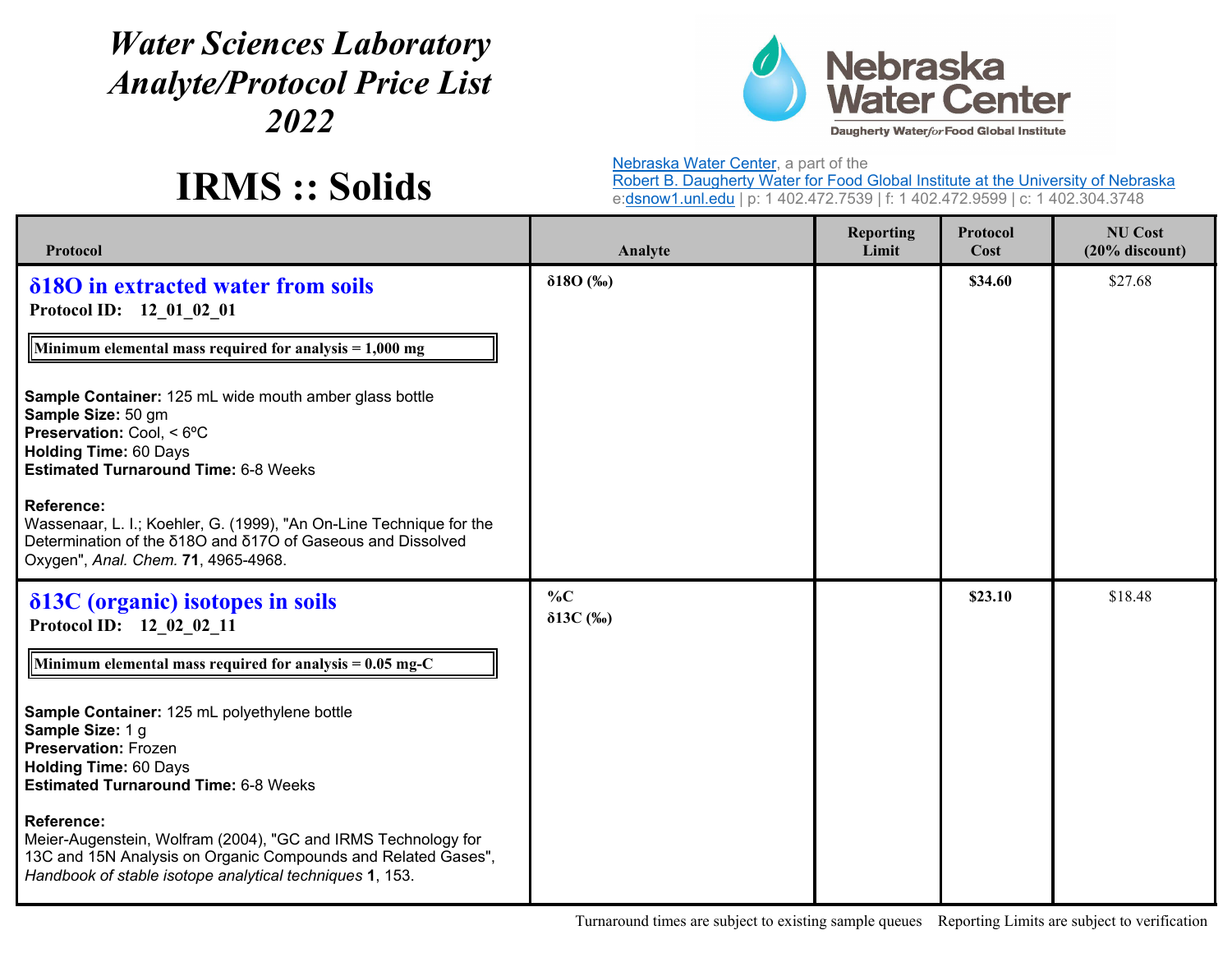| Protocol                                                                                                                                                                                                                                                                                                                                                                                        | Analyte                      | <b>Reporting</b><br>Limit | Protocol<br>Cost | <b>NU Cost</b><br>$(20%$ discount) |
|-------------------------------------------------------------------------------------------------------------------------------------------------------------------------------------------------------------------------------------------------------------------------------------------------------------------------------------------------------------------------------------------------|------------------------------|---------------------------|------------------|------------------------------------|
| δ13C isotopes in organic solids<br>Protocol ID: 12_02_08_03<br>Minimum elemental mass required for analysis = $0.05$ mg-C<br>Sample Container: 125 mL polyethylene bottle<br>Sample Size: 10 grams<br><b>Preservation: Frozen</b><br><b>Holding Time: 60 Days</b><br><b>Estimated Turnaround Time: 6-8 Weeks</b><br>Reference:<br>Meier-Augenstein, Wolfram (2004), "GC and IRMS Technology for | $\%C$<br>$\delta 13C$ (%o)   |                           | \$16.80          | \$13.44                            |
| 13C and 15N Analysis on Organic Compounds and Related Gases",<br>Handbook of stable isotope analytical techniques 1, 153.                                                                                                                                                                                                                                                                       |                              |                           |                  |                                    |
| <b>Deuterium in extracted water</b><br>Protocol ID: 12 04 02 02<br>Minimum elemental mass required for analysis $= 1,000$ mg<br>Sample Container: 125 mL polyethylene bottle<br>Sample Size: 20 mL<br>Preservation: Cool, < 6°C<br><b>Holding Time: 180 Days</b><br><b>Estimated Turnaround Time: 6-8 Weeks</b>                                                                                 | 2H                           |                           | \$34.60          | \$27.68                            |
| δ180 and δ15N in NO3- in sediment by azide<br>reduction<br>Protocol ID: 12 06 02 07<br>Minimum elemental mass required for analysis = $0.00005$ mg-N<br>Sample Container: 125 mL wide mouth amber glass bottle<br>Sample Size: 100 mL<br><b>Preservation: Frozen</b><br><b>Holding Time: 60 Days</b><br><b>Estimated Turnaround Time: 6-8 Weeks</b><br>Reference:                               | $\delta$ 15N<br>$\delta$ 180 |                           | \$115.50         | \$92.40                            |